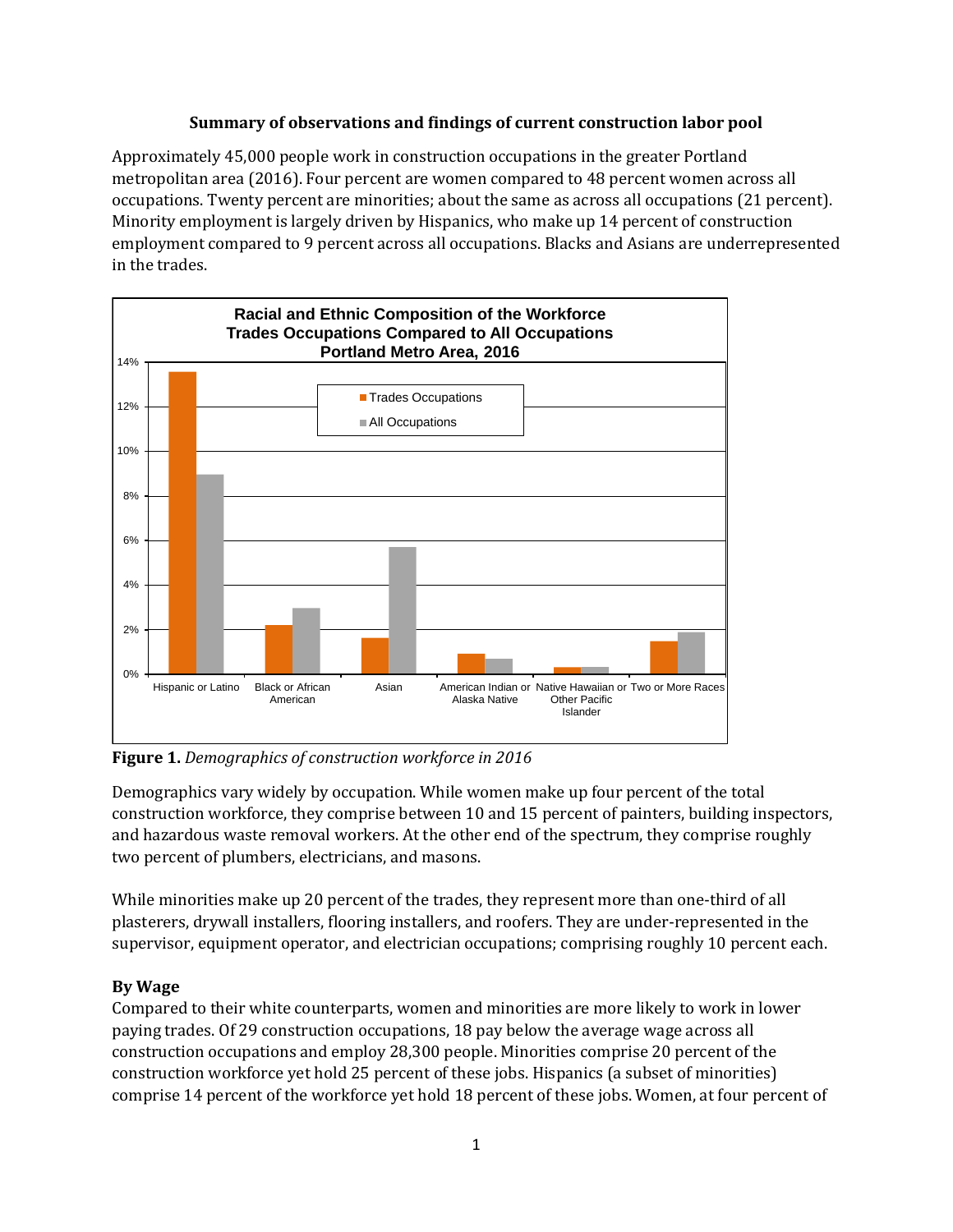the workforce, hold three percent of the jobs. In comparison, whites are 80 percent of the workforce yet hold 75 percent of all lower paying jobs.



**Figure 2.** *Share of employment by wage for select demographics in 2016*



**Figure 3.** *Share of employment by wage for select demographics in 2016*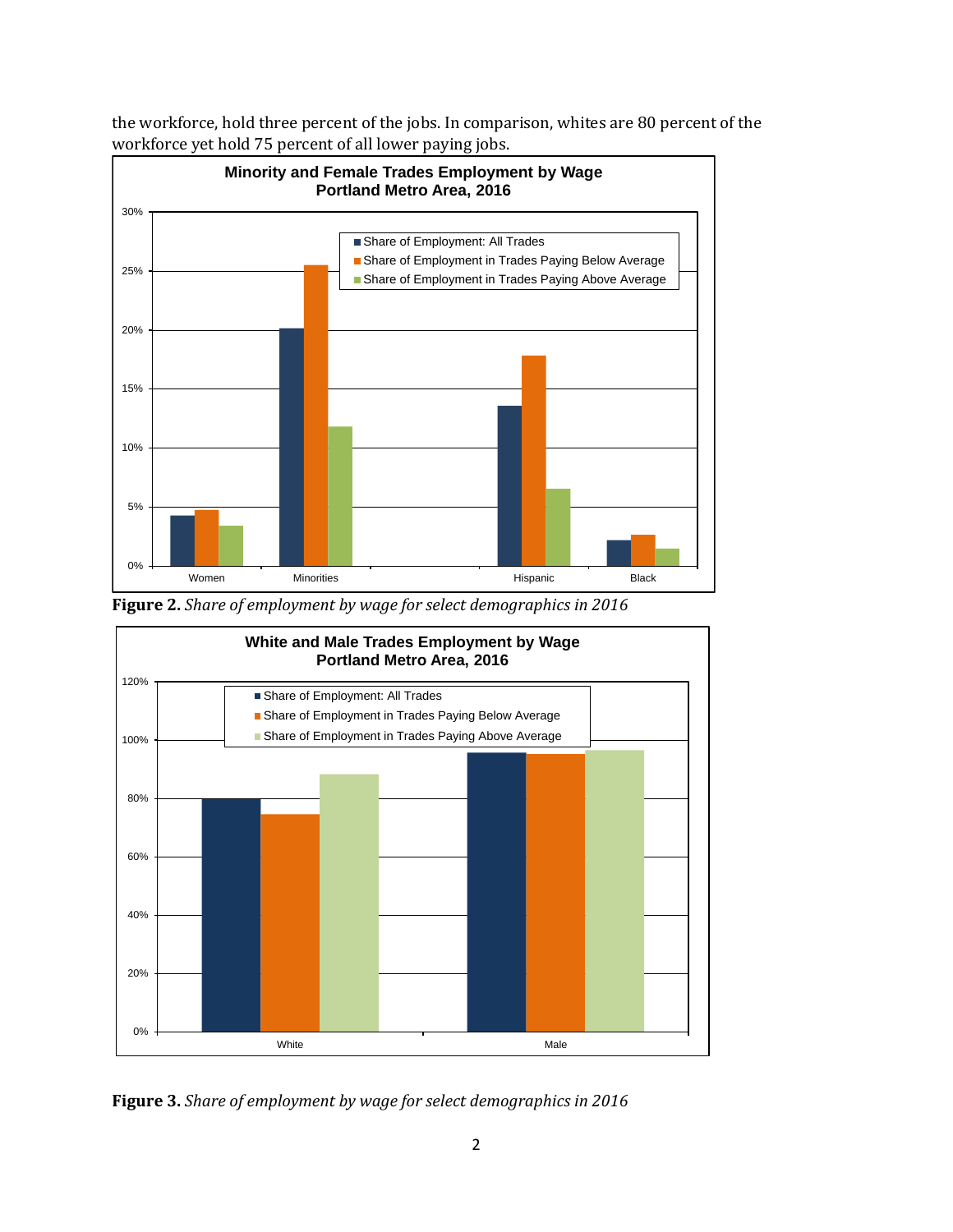#### **Registered apprentices**

The following data were collected from the Oregon State Bureau of Labor and Industries (BOLI). They are the state agency that regulate and oversee the State Registered Apprenticeship programs. They collect data from all State Registered Apprenticeship programs and update that data regularly. These data include the demographic information of all State registered apprentices, the enrollment rates, the exit rates, completion rates, as well as oversight on the performance of all programs.

The growing enrollment of registered apprentices in the Portland metropolitan area reflects the surge in construction workforce demand. Since 2009, annual apprenticeship enrollments in the Portland metropolitan area has nearly tripled, from less than 600 to most recently 2,350 in 2016. As a result, the number of registered apprentices has increased from 5,150 in 2014 to 6,550 in 2016, a 27 percent rise. Despite the substantial gain, the demographic makeup of registered apprentices has seen limited change. For example, in the 2009 enrollment cohort women represented 9 percent of apprenticeships, minorities 26 percent, and combined women and minorities 31 percent. Meanwhile, in 2016 these percentages were 8 percent, 24 percent, and 29 percent, respectively. Trends in new enrollments are important to note if the industry is interested in increasing racial and gender diversity in the trades: enrollment must be more diverse than the current apprentice pool to have the total makeup shift over time.



**Figure 4.** *Share of women and people of color in construction State-Registered Apprenticeship in the Portland metro region*

Between 2009 and 2016, union programs represented a seventy percent share of all registered apprentices in the Portland metropolitan region, on average. Consequently, union programs hold a greater numeric count of total apprentices across all categories of race and gender compared to nonunion programs. Additionally, union programs are significantly more diverse than their nonunion counterparts. In 2016, nearly 34 percent of registered apprentices in union apprenticeship programs identified as a woman and/or minority. In contrast, just 22 percent of nonunion apprentices were women and/or minorities—a twelve percentage point difference.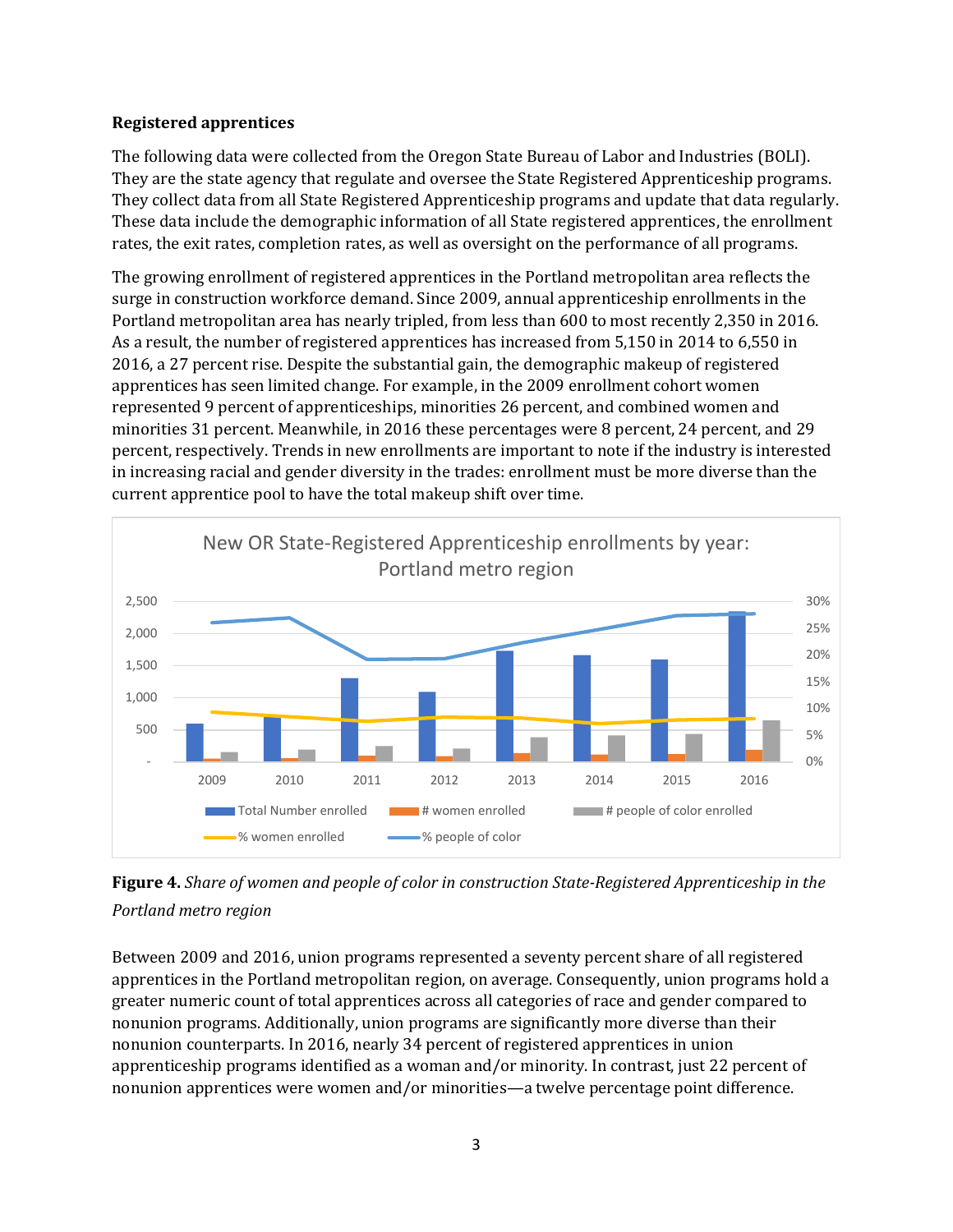Regardless, all trades continue to struggle with apprenticeship diversity. The following figure demonstrates the overall lack of diversity in registered apprenticeships, by type of program.



**Figure 5.** *Share of apprentices by Apprentice type by race/ethnicity and gender*

# **Journey level construction workers**

Since 2008, more than 2,400 people have earned their journey card through BOLI. Women and minorities represent a 21 percent share of these workers. Breaking this down a bit further, five percent are female, one percent are women of color, and about sixteen percent are males of color. When disaggregated by race and ethnicity, ten percent of journey workers are Hispanic, three percent are African American, and Asians and Native Americans make up roughly two percent each.

Although this dataset provides some valuable information about the current supply of those who've received a journey card in the last nine years, it does not capture the whole pool of journey level construction workers in the region. This is because other journey level workers may have moved here who received their journey level credential from another state, or those who received their journey card in Oregon may also have moved away. It is very challenging to understand exactly how many journey level workers are here locally, however looking at the construction employment data in the above section can provides valuable information on the journey level supply because it includes all employed construction workers, which includes those at the journey level.

## **Percent apprentice to journey rates**

The 2009 apprenticeship cohort had a five-year completion rate of 37 percent. Overall, the completion rate for the 2011 cohort increased by nine percentage points, to 46 percent. Men consistently have higher completion rates than their women counterparts. In the 2009 cohort, less than one in five women successfully completed to journey level. However, the female completion rate did increase substantially for the 2011 cohort, up to 38 percent.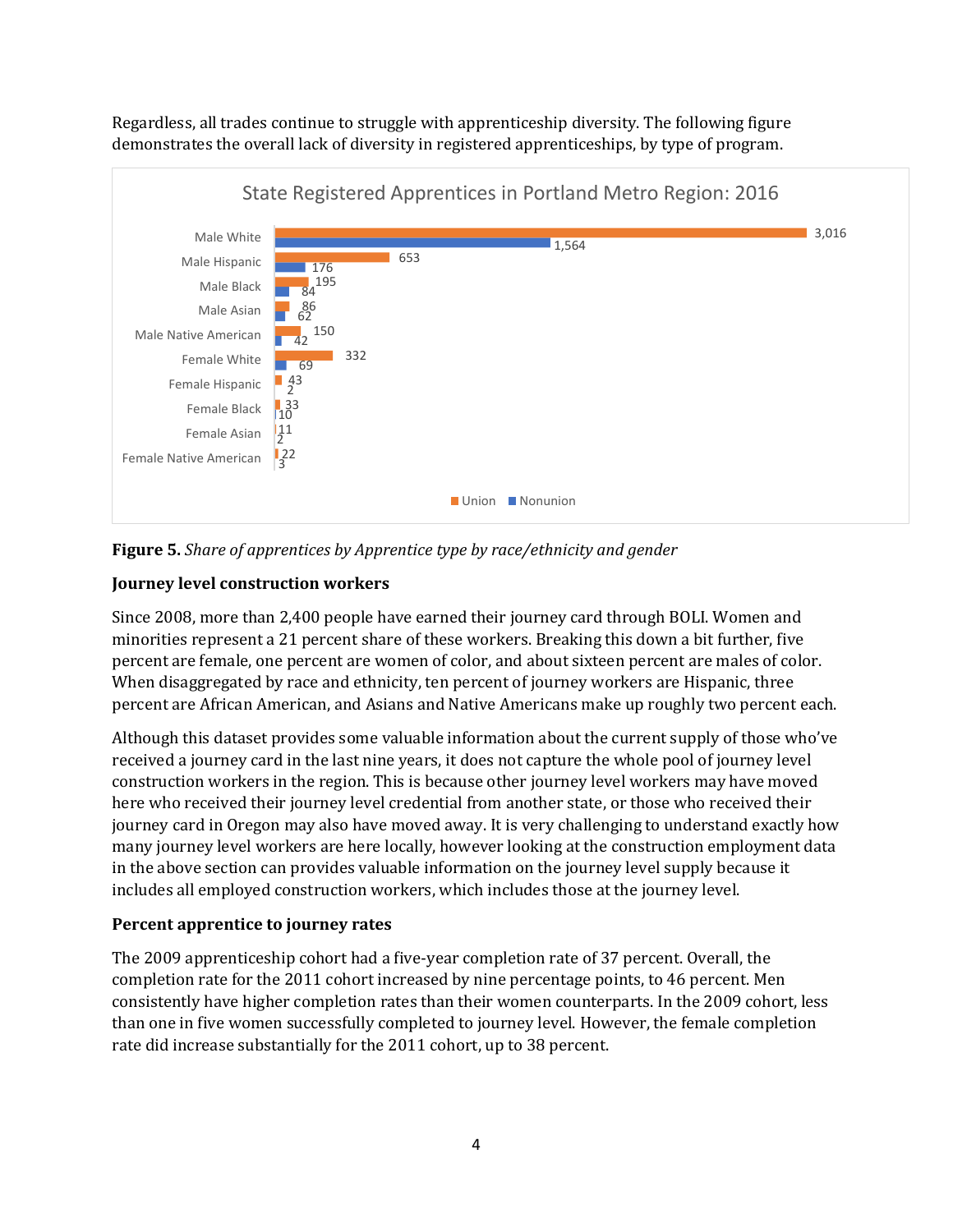A similar trend exists for minorities, but can vary by race and gender. For example, 60 percent of Hispanic women in the 2011 cohort completed their apprenticeship in five years, yet black men had just a 16 percent completion rate for the same cohort.

The figures below demonstrate how women and minorities are less likely to graduate to journey level relative to all apprenticeships.



**Figure 6.** *Five-year graduation rates for women apprenticeships cohorts 2009-2011*



**Figure 6.** *Five-year graduation rates for men apprenticeships cohorts 2009-2011*

Union and nonunion completion rates are similar but can have different implications when looking at the number of completers. For example, of those who graduated that started in 2011, 154 people completed a nonunion apprenticeship and 450 completed in a union program. Of those in the nonunion programs, 13 percent of the completers were women and people of color. For the union programs, 23 percent of the completers were women and people of color.

It is important to further analyze the number of apprentices behind these rates to fully understand how these percentages equate into actual graduates. For example, a fifty percent success rate of 100